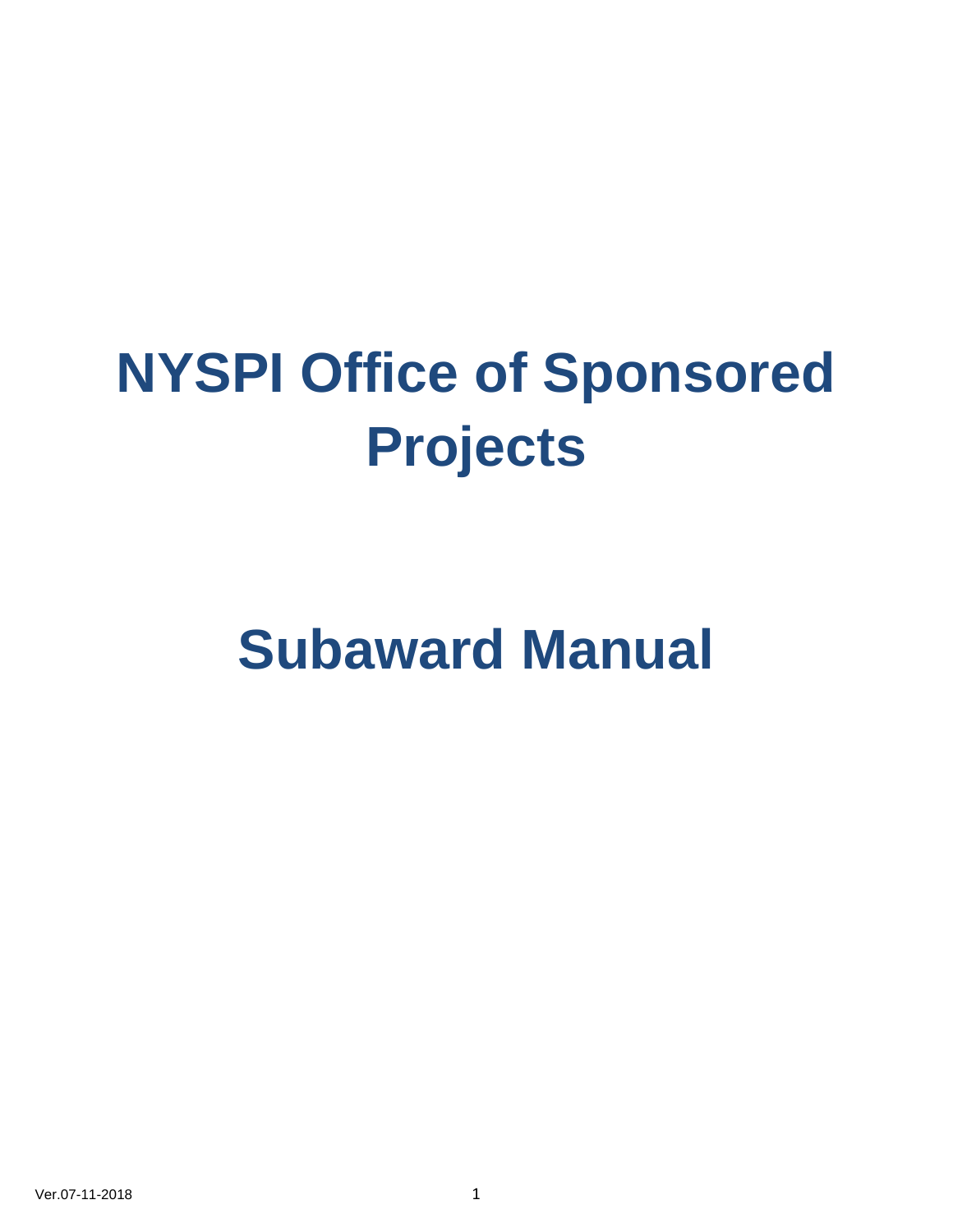## **PURPOSE OF THIS MANUAL**

A **subcontract** is any contract from a prime award to cover the cost of work done by external institutions, organizations, companies, etc. This subcontract comes in the form of consultants, services and subawards.

This manual is exclusively for **subawards** and does not cover other types of subcontracts. The industry standard has changed to use more precise language with referring to subcontracts between two institutions. Therefore the term **subaward** will be used to describe a contract provided by the Prime grantee to a subrecipient institution to carry out part of a Federal award received by the Prime grantee. The term includes consortium agreements.

The purpose of this manual is to provide investigators and administrators with a general understanding of the subaward process at the Research Foundation for Mental Hygiene, Inc. (RFMH) and the Department of Psychiatry at Columbia University (CU). Areas addressed include guidelines for the development of a subaward proposal and subaward agreement, and special considerations. The content of this manual addresses broad procedures but it cannot anticipate every situation or answer every question about the process. Your team leader and other Office of Sponsored Projects (OSP; the Grants Office) staff are always available to collaborate with you and to work through any questions or special issues that you may encounter. We strongly encourage you to engage OSP staff (https://rfmh.nyspi.org/Home/ContactInformation.aspx) early in the process.



## **Table of Contents**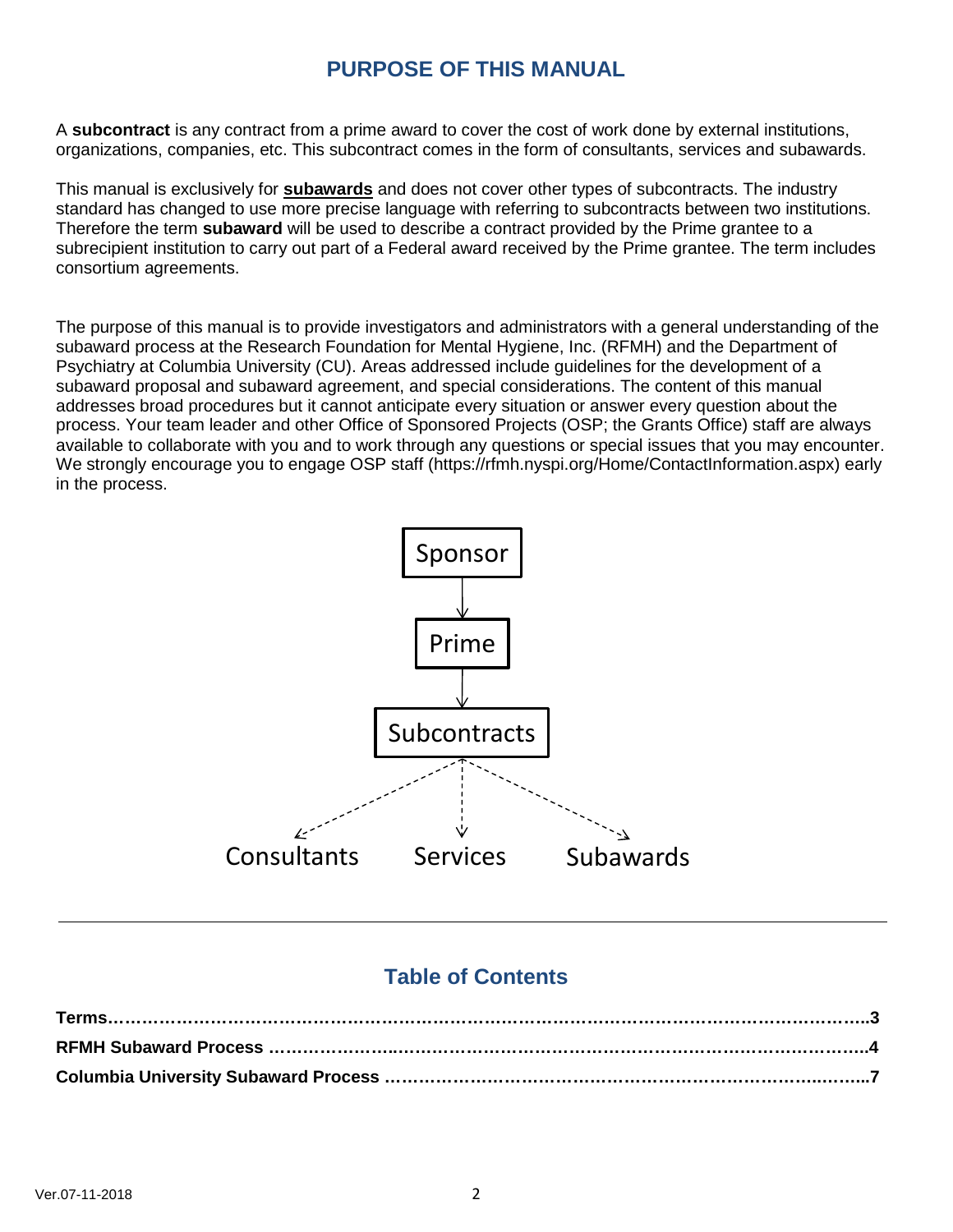## **Relevant Terms Used Throughout the Manual**

Office of Sponsored Project: OSP or Grants Office.

Prime Institution: The institution which is directly awarded the grant/contract from the Sponsor.

Subrecipient Institution: The institution which receives a subaward from the Prime Institution to carry out part of a grant/research project in collaboration with the Prime.

RFMH Inbound: RFMH is the subrecipient institution and receives a subaward from another organization (the prime institution) to collaborate in the performance of a research project.

RFMH Outbound: RFMH as prime institution is the receiver of grant/funds directly from the Sponsor and sends a subaward to a subrecipient institution that collaborates in the performance of a research project.

CU Inbound: CU is the subrecipient institution and receives a subaward from another organization (the prime institution) to collaborate in the performance of a research project.

CU Outbound: CU as prime institution is the receiver of grant/funds directly from the Sponsor and sends a subaward to a subrecipient who collaborates in the performance of a research project.

SNAP award: Streamlined Non-Competing Award Process (SNAP) is a set of NIH guidelines that allows simplified provisions in terms of annual progress reports, NOAs, and financial reports. SNAP awards require annual RPPR reports but do not require annual financial reports. Financial reports (FFR) are only required at the end of each award segment. Carryover of funds between award years is automatic and does not require prior approval. Most federal K and R awards are subject to SNAP. The NOA will designate if the grant is subject to SNAP guidelines.

Non-SNAP award: Non-SNAP awards require annual financial reporting, and carryover between years must be formally requested and approved. Typical non-SNAP awards are Center grants (P awards), Cooperative agreements (U awards) and Training grants (T awards). Additionally, any type of award can be designated as non-SNAP based upon the Federal sponsors determination that it may require closer monitoring. The NOA will designate if the grant is excluded from SNAP guidelines (i.e. non-SNAP).

Agreement: For initial Prime awards, for new subaward to be issued, an agreement needs to be created by the Prime Institution. This agreement establishes the terms and conditions for the subaward based upon the terms and conditions of the Prime award. The initial agreement is sent to the subrecipient institution for signature (when signed, it is a partially executed agreement) and then signed by the prime institution (when signed, the agreement is fully executed). Non-SNAP awards require a new agreement each year.

Amendment or Modification: For an existing subaward to be extended or have funds added, an amendment needs to be created by the prime institution. The amendment only modifies specific portions of the initial agreement (i.e. time and funding), all other terms and conditions of the subaward remain as per the original agreement. The amendment is sent to the subrecipient institution for signature (when signed, it is a partially executed amendment) and then signed by the prime institution (when signed, the amendment is fully executed). Non-SNAP award requires a new agreement each year.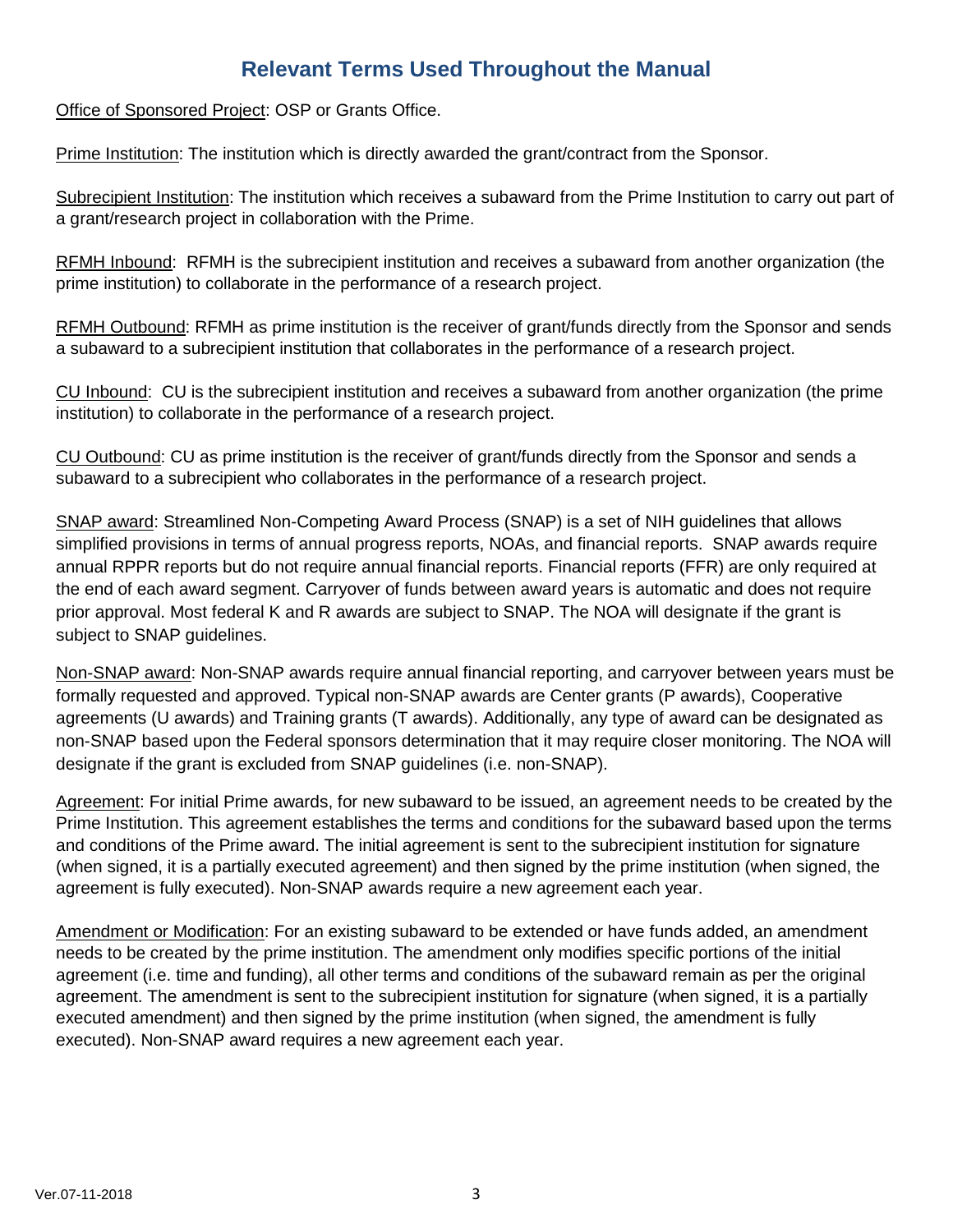## **RFMH Required Subaward Document**

|                                                                     | <b>APPLICATION</b>              |                           |  | <b>AGREEMENTS</b><br>&<br><b>AMENDMENTS</b> |                           |
|---------------------------------------------------------------------|---------------------------------|---------------------------|--|---------------------------------------------|---------------------------|
|                                                                     | <b>PRE-AWARD</b>                |                           |  | <b>POST-AWARD</b>                           |                           |
|                                                                     | <b>RF Inbound</b>               | <b>RF Outbound</b>        |  | <b>RF Inbound</b>                           | <b>RF Outbound</b>        |
| <b>Required Forms</b>                                               |                                 |                           |  |                                             |                           |
| <b>RF Inbound Subaward Face Page</b>                                | If not provided<br>by the Prime |                           |  |                                             |                           |
| <b>RFMH Inbound for CU Prime Application</b>                        | $\mathsf{X}$                    |                           |  |                                             |                           |
| <b>RF Outbound Subaward Face Page</b>                               |                                 | $\mathbf{x}$              |  | If non-SNAP<br>award                        | If non-SNAP<br>award      |
| <b>Other Institutional Face Page</b>                                | If provided by<br>the Prime     |                           |  |                                             |                           |
| <b>Statement of Work (SOW)</b>                                      | X                               | $\boldsymbol{\mathsf{X}}$ |  | $\mathbf{x}$                                | $\boldsymbol{\mathsf{X}}$ |
| PHS 398 Budget template for RFMH<br>application                     | $\mathsf{X}$                    | $\boldsymbol{X}$          |  | $\boldsymbol{X}$                            | $\boldsymbol{X}$          |
| <b>Budget Justification Template for RFMH</b><br><b>Application</b> | X                               | X                         |  | $\boldsymbol{\mathsf{X}}$                   | $\mathbf{x}$              |
| <b>Biographical Sketch</b>                                          | X                               | $\boldsymbol{X}$          |  |                                             |                           |
| <b>PHS 398 Budget Checklist</b>                                     | X                               | $\boldsymbol{\mathsf{X}}$ |  | $\boldsymbol{\mathsf{x}}$                   | $\boldsymbol{\mathsf{X}}$ |
| <b>Checklist</b>                                                    | $\mathsf{X}$                    |                           |  | $\boldsymbol{X}$                            |                           |
| <b>RFMH F&amp;A Rate Agreement</b>                                  |                                 |                           |  |                                             | $\boldsymbol{\mathsf{X}}$ |
| <b>Optional Forms</b>                                               |                                 |                           |  |                                             |                           |
| Core Resources Cost Estimate Form(s)*                               | $\boldsymbol{X}$                |                           |  |                                             |                           |

\* Pharmacy Cost Estimate & Analysis, Animal Care Cost Estimate & Analysis, MRI USAGE and/or CU Dept of Radiology PET/MRI Cost Estimate Forms can be found at[: https://rfmh.nyspi.org/Grants/FormsGuides.aspx,](https://rfmh.nyspi.org/Grants/FormsGuides.aspx) and in Forms in TIQR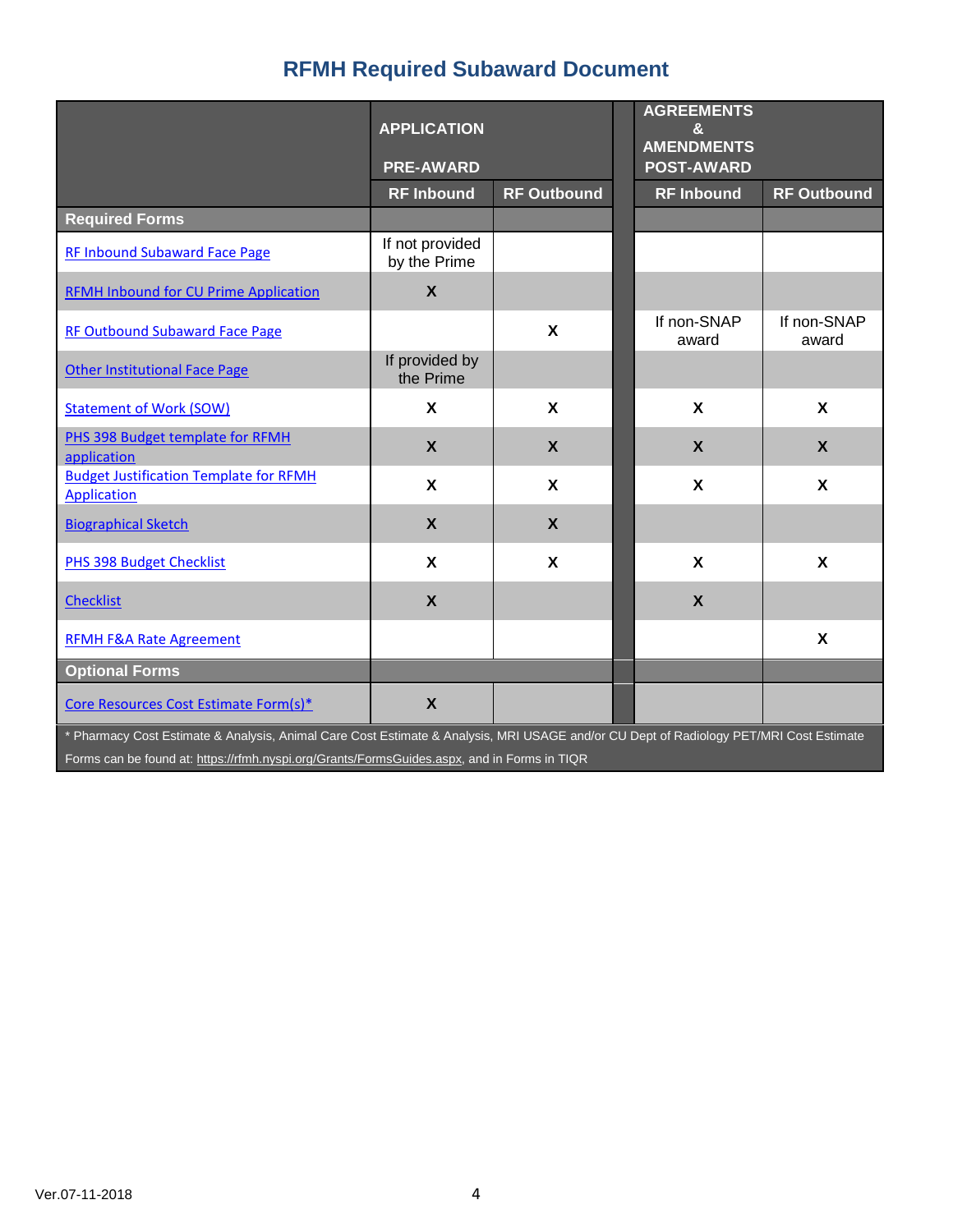## **RFMH Subaward Proposal Procedures**

#### **RFMH APPLICATION PRE-AWARD:**

#### **Application Pre-Award: RFMH Inbound**

- 1. The PI receives a request for documents from the prime institution.
- 2. The PI completes the RFMH required forms:
	- a. Face Page (if the Prime institution doesn't provide a face page to use, use the RFMH Inbound Subaward Face Page)
	- b. Statement of work
	- c. Budget and Budget justification
	- d. Biosketch for all key personnel
	- e. Budget checklist (PHS398 Checklist page)
- 3. The PI submits the package (a single PDF file with all the documents in the above order and the PHS 398 budget excel), Internals (required for all applications) and if applicable cost estimate forms and specific instructions received from the Prime Institution to **TIQR** (TIQR Type: Application) for review and approval.
- 4. OSP reviews and signs off on the package. The signed face page is returned to the PI via TIQR. Original can be picked up in OSP.
- 5. The PI sends the signed package to contact at the prime institution.
- 6. The PI uploads the RFMH internals in TIQR.

#### **Application Pre-Award: RFMH Outbound**

- 1. The PI requests a complete and signed subaward package from the subrecipient organization:
	- a. Signed RFMH Outbound Subaward Face Page
	- b. Statement of work
	- c. Budget and Budget justification
	- d. Biosketch for all key personnel
	- e. Budget checklist (PHS398 Checklist page)
- 2. The subrecipient's documents are sent directly to the PI.
- 3. The PI reviews the subrecipient's documents, uploads the complete and signed package in the RFMH Prime [TIQR](http://tiqr.nyspi.org/) (TIQR Type: Application) at the time Administrative Packet is ready for review.
- 4. The PI incorporates the signed subaward face page in the prime application.
- 5. OSP reviews outbound subaward packet(s) as part of prime application Administrative Packet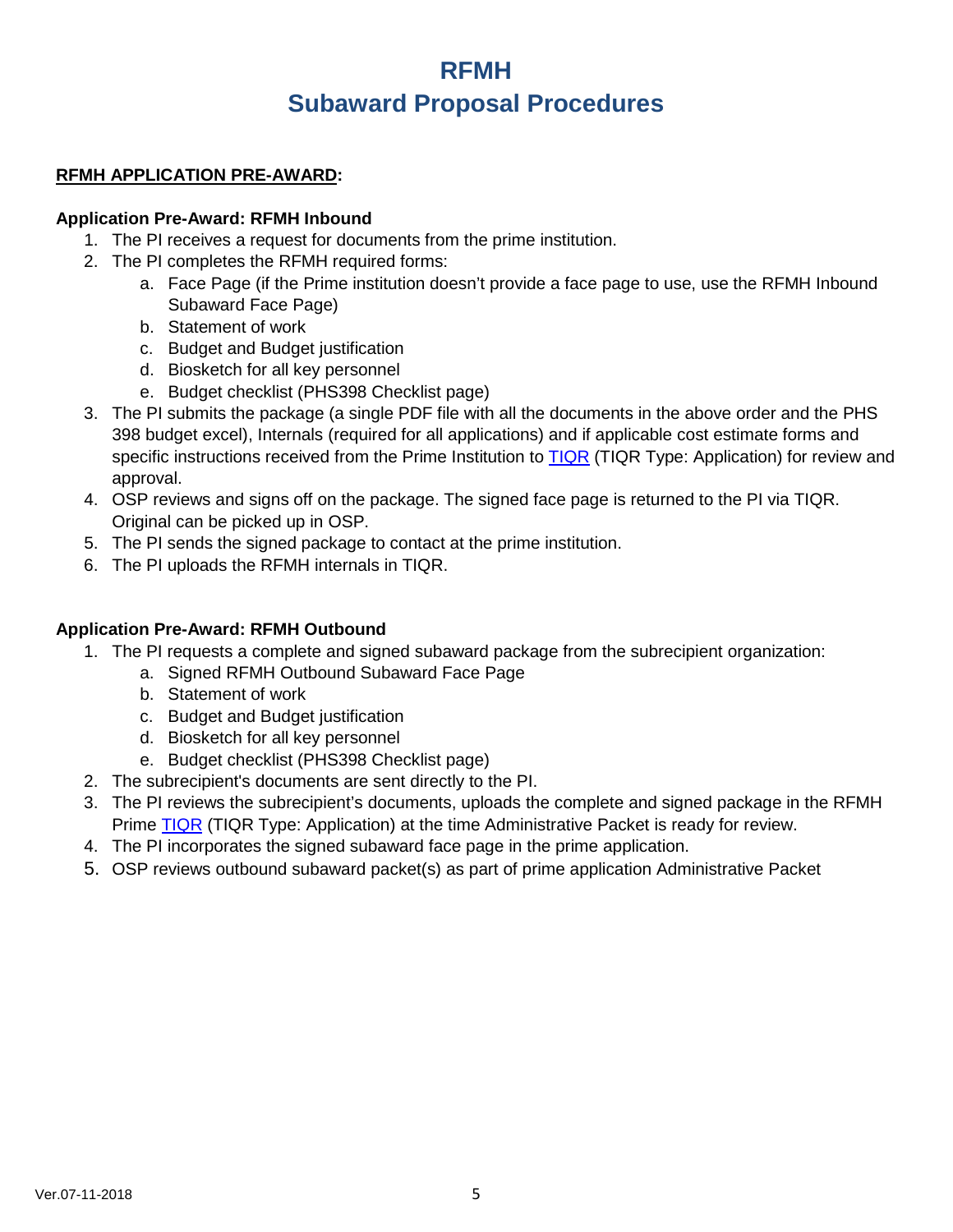#### **RFMH AGREEMENTS & AMENDMENTS POST-AWARD:**

## **Establishing the Agreement or Amendment: RFMH Inbound**

- 1. The PI receives the Agreement or Amendment from the prime institution.
- 2. The PI reviews and approves the Agreement or Amendment, including budget, budget justification, statement of work and IRB/IACUC approval (if applicable) for the applicable year, and uploads it in [TIQR](http://tiqr.nyspi.org/) (TIQR Type: Subaward Execution/Mod).
- 3. The PI uploads Prime Institution contact information in [TIQR](http://tiqr.nyspi.org/) (TIQR Type: Subaward Execution/Mod).
- 4. OSP reviews the Agreement or Amendment, adds RFMH completed Attachment 3B and creates an ACT (Acknowledge of Contract Terms). OSP uploads the Agreement/Amendment with ACT in TIQR for PI review and signature.
- 5. OSP, in TIQR, request Janelle Greenhill to sign the ACT included in the Agreement/Amendment.
- 6. RFMH Central Office is notified, in TIQR, that Agreement/Amendment is ready for review and Mr. Robert Burke's signature.
- 7. Once reviewed and signed by Mr. Burke, OSP sends the partially executed Agreement/Amendment to the prime institution for execution.
- 8. The prime institution signs the document, and the fully executed Agreement or Amendment is sent to OSP subaward team and the PI. Once the fully executed Agreement/Amendment is received, the PI and administrator are notified of receipt in TIQR.
- 9. Account is Set up.

### **Establishing the Agreement or Amendment: RFMH Outbound**

- 1. To initiate the process for Agreement (new subaward), the PI submits the following documents to [TIQR](http://tiqr.nyspi.org/)
	- (TIQR Type: Subaward Execution/Mod).
		- a. Statement of Work (SOW)
		- b. Detailed budget and budget justification for the applicable year
		- c. For first Agreement: subrecipient current F&A Rate Agreement.
		- d. For new subrecipient institution: W-9 for domestic institutions, W-8 for international sites
		- e. Attachment 3B will be requested by OSP, if needed.
- 2. For Amendment (existing subaward), the PI submits the following documents to [TIQR](http://tiqr.nyspi.org/) (TIQR Type: Subaward Execution/Mod):
	- a. Statement of Work
	- b. Detailed budget and budget justification for the applicable year
- 3. OSP creates the Agreement/Amendment and the ACT, in TIQR notify RFMH Central Office ready for review and approval. RFMH Central Office encumbers funds for the subaward and approves OSP to go ahead with Agreement/Amendment.
- 4. OSP notifies PI of Agreement/Amendment with ACT ready for review and signature. Then notifies Janelle Greenhill to sign ACT.
- 5. OSP submits the documents via email to the subrecipient institution for review and signature.
- 6. When signed, OSP, in TIQR, notifies RFMH Central Office of partially executed Agreement/Amendment ready for execution.
- 7. RFMH Central Office notifies OSP of the fully executed Agreement/Amendment. OSP sends it to the subrecipient institution, the PI, and the administrator.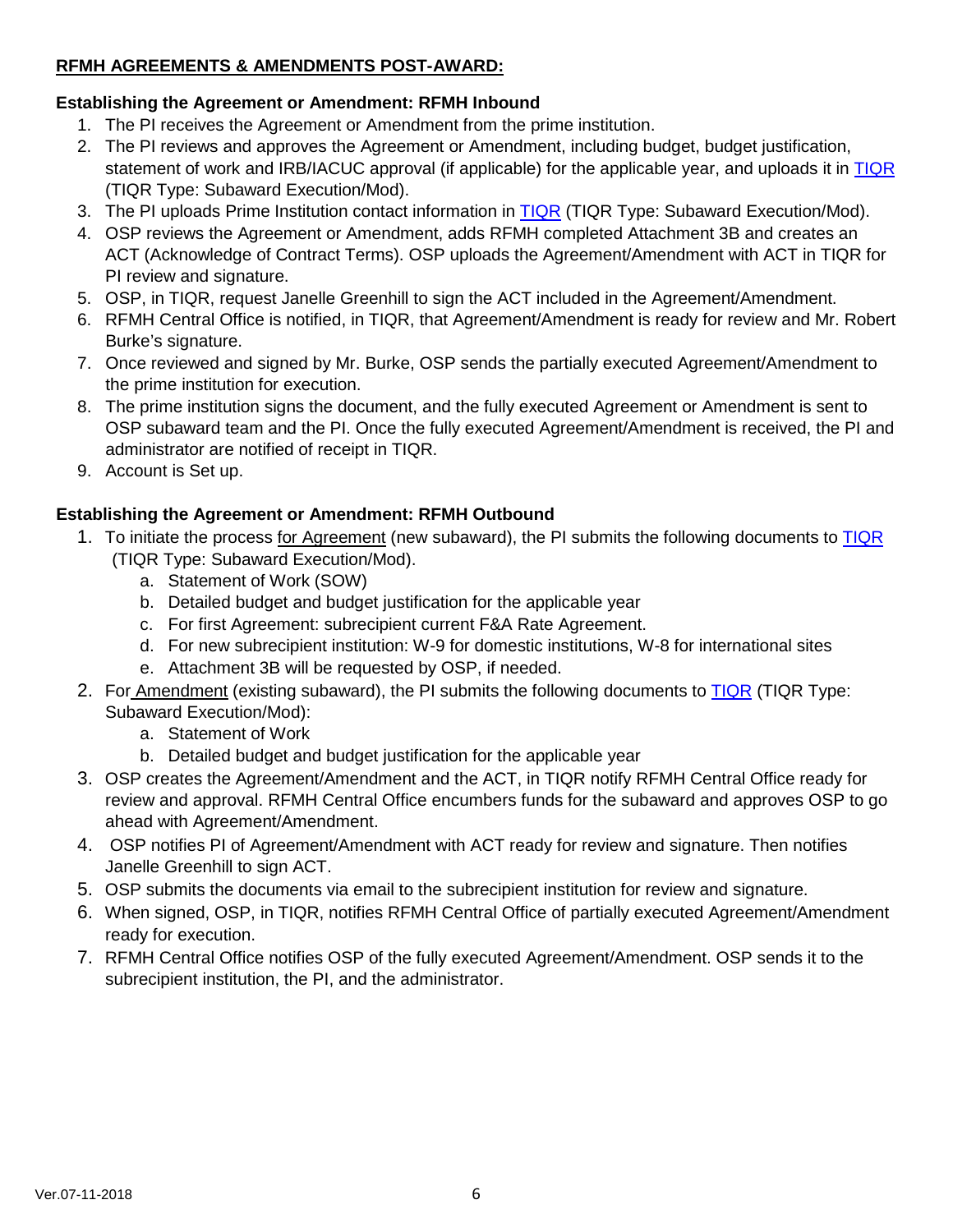## **CU Required Subaward Documents**

|                                                                              | <b>APPLICATION</b><br><b>PRE-AWARD</b> |                           | aq | <b>AGREEMENTS &amp; AMENDMENTS</b><br><b>POST-AWARD</b> |                           |  |
|------------------------------------------------------------------------------|----------------------------------------|---------------------------|----|---------------------------------------------------------|---------------------------|--|
|                                                                              |                                        |                           |    |                                                         |                           |  |
|                                                                              | <b>CU Inbound</b>                      | <b>CU Outbound</b>        |    | <b>CU Inbound</b>                                       | <b>CU Outbound</b>        |  |
| <b>Required Forms</b>                                                        |                                        |                           |    |                                                         |                           |  |
| <b>CU Inbound Subaward Face Page</b>                                         | If not provided<br>by the prime        |                           |    |                                                         |                           |  |
| CU (Outbound) Subaward Face Page                                             |                                        | $\boldsymbol{X}$          |    |                                                         |                           |  |
| <b>Other Institutional Face Page</b>                                         | If provided by<br>the prime            |                           |    |                                                         |                           |  |
| <b>Statement of Work (SOW)</b>                                               | $\boldsymbol{X}$                       | $\boldsymbol{X}$          |    | $\boldsymbol{X}$                                        | $\boldsymbol{X}$          |  |
| PHS 398 Budget Template for CU Psychiatry<br><b>Application</b>              | X                                      | $\boldsymbol{\mathsf{X}}$ |    | X                                                       | X                         |  |
| <b>Budget Justification template for CU</b><br><b>Psychiatry Application</b> | $\mathsf{X}$                           | $\boldsymbol{X}$          |    | $\boldsymbol{X}$                                        | X                         |  |
| <b>Biographical Sketch</b>                                                   | X                                      | X                         |    |                                                         |                           |  |
| PHS 398 Budget Checklist                                                     | $\mathsf{X}$                           | $\boldsymbol{X}$          |    | $\boldsymbol{X}$                                        | $\boldsymbol{X}$          |  |
| <b>CU Space vs NYSPI Space Form</b>                                          | $\mathbf{x}$                           |                           |    | $X***$                                                  |                           |  |
| <b>RASCAL</b>                                                                | $\mathsf{X}$                           |                           |    | $X^{\pm}$                                               |                           |  |
| Subrecipient/Contractor classification form                                  |                                        | $X^{**}$                  |    |                                                         |                           |  |
| <b>Institutional Approval/Prior Approval (IPASS)</b>                         |                                        |                           |    | $\boldsymbol{X}$                                        | $\boldsymbol{X}$          |  |
| <b>Attachment 3A&amp; 3B</b>                                                 |                                        |                           |    |                                                         | $\boldsymbol{\mathsf{x}}$ |  |
| <b>Optional Forms</b>                                                        |                                        |                           |    |                                                         |                           |  |
| Internal cost estimate form(s)*                                              | $\pmb{\mathsf{X}}$                     |                           |    |                                                         |                           |  |
| PI Eligibility Waiver                                                        | X                                      |                           |    |                                                         |                           |  |
| <b>Subrecipient Conflict of Interest Form</b>                                |                                        | $\boldsymbol{X}$          |    |                                                         |                           |  |
| <b>CU Consultant COI Form</b>                                                | X                                      |                           |    |                                                         |                           |  |
| <b>Pre-award Assessment of the Proposed</b><br><b>Subawards</b>              |                                        | $\boldsymbol{X}$          |    |                                                         |                           |  |
| International Research Questionnaire (IRQ)                                   |                                        | X                         |    |                                                         |                           |  |

\* Pharmacy Cost Estimate & Analysis, Animal Care Cost Estimate & Analysis, MRI USAGE and/or CU Dept of Radiology PET/MRI Cost Estimate \*\* The form will be completed by the OSP and upload in TIQR for PI

signature

\*\*\* Only submit if there is a significant change in space usage at CU vs NYSPI

± First year agreement does not require a new RASCAL. All subsequent agreements or amendments require a new RASCAL each time funds are added.

CU Dept of Psychiatry Forms can be found at: [https://rfmh.nyspi.org/Grants/FormsGuides.aspx,](https://rfmh.nyspi.org/Grants/FormsGuides.aspx) and in Forms in TIQR

CU Forms can be found at: <https://research.columbia.edu/sponsored-projects-forms>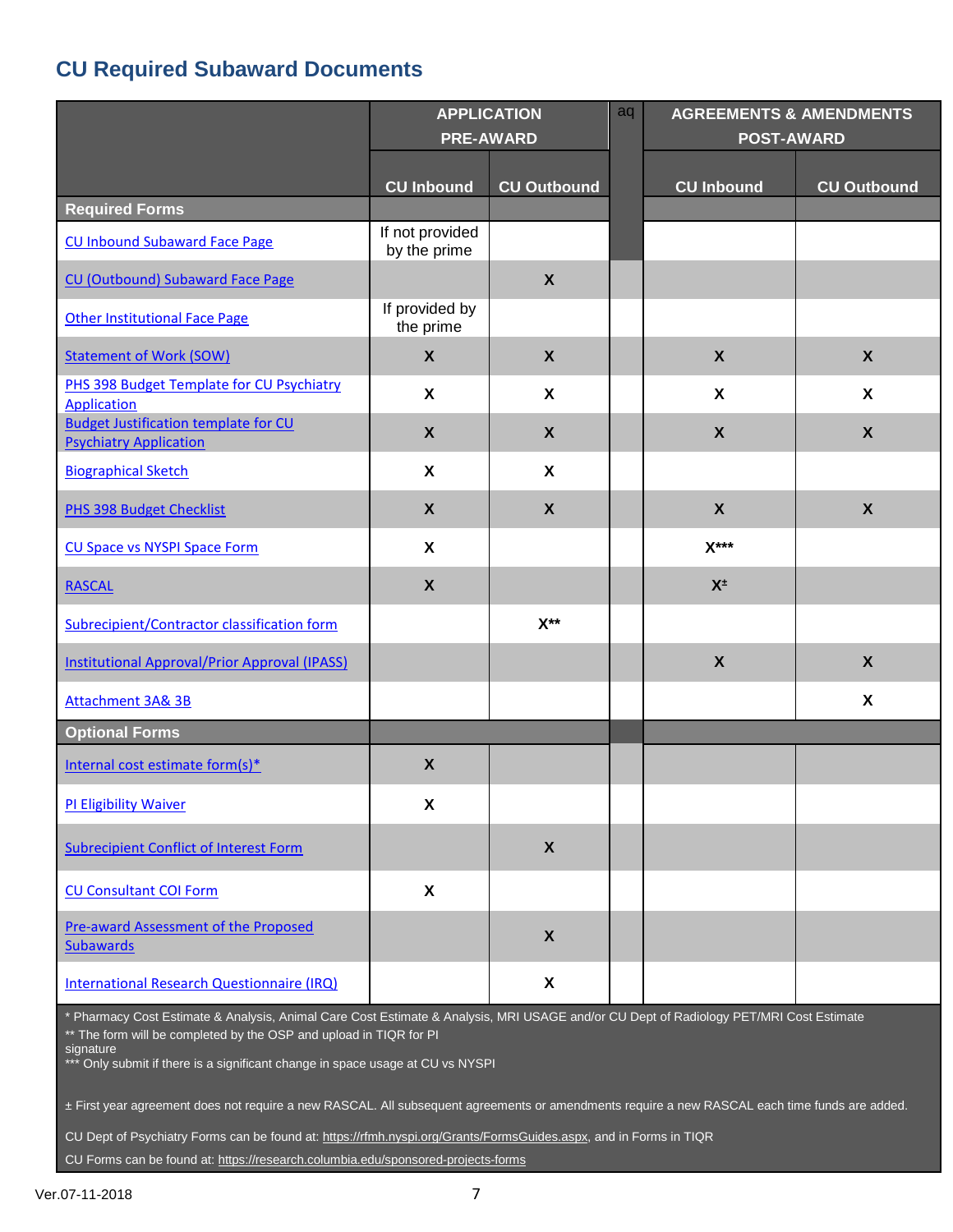# **The Trustees of Columbia University in the City of New York Subaward Proposal Procedures**

#### **CU APPLICATION PRE-AWARD:**

#### **Pre-Award: CU Inbound**

- 1. The PI receives a request for documents from the prime institution.
- 2. The PI completes the CU required forms:
	- a. Face Page (if the Prime institution doesn't provide a face page to use, use the CU Inbound Subaward Face Page) Statement of Work (SOW)
	- b. Budget and Budget Justification
	- c. Biosketch for all key personnel
	- d. Budget checklist (PHS398 Checklist page)
	- e. RASCAL Proposal (adds OSP Staff to RASCAL)
- 3. The PI submits the package (a single PDF file with all the documents in the above order (a.-d.) and the PHS 398 excel budget) and RASCAL # with any additional forms (internal cost estimate(s), PI eligibility waiver and/or CU consultant COI form) if applicable, and specific instructions received from the prime institution to [TIQR](http://tiqr.nyspi.org/) (TIQR Type: Application) for review and approval.
- 4. OSP reviews, approves and sends the package to SPA for review and signature, and notify RASCAL approvers.
- 5. The signed face page is uploaded in **TIQR**. Originals may be picked up at the SPA office.
- 6. The PI sends the signed package to the contact at the prime institution.

#### **Pre-Award: CU Outbound**

- 1. The PI requests a complete and signed subaward package from the subrecipient organization:
	- a. CU outbound signed subaward face page
	- b. Statement of Work (SOW)
	- c. Budget and Budget justification
	- d. Biosketch for all key personnel
	- e. Budget checklist (PHS398 Checklist page)
- 2. The subrecipient's documents are sent directly to the PI.
- 3. The PI reviews the subrecipient's documents, upload the complete and signed package in the CU Prime [TIQR](http://tiqr.nyspi.org/) (TIQR Type: Application), and subaward budget to application at the time Administrative Packet is ready for review
- 4. The PI incorporates the signed subaward face page in the prime application.
- 5. OSP reviews outbound subaward packet(s) as part of prime application Administrative Packet and sends the complete application and the Subrecipient/Contractor Classification Form to SPA. SPA provides final approval and submission of the application to the prospective sponsor.